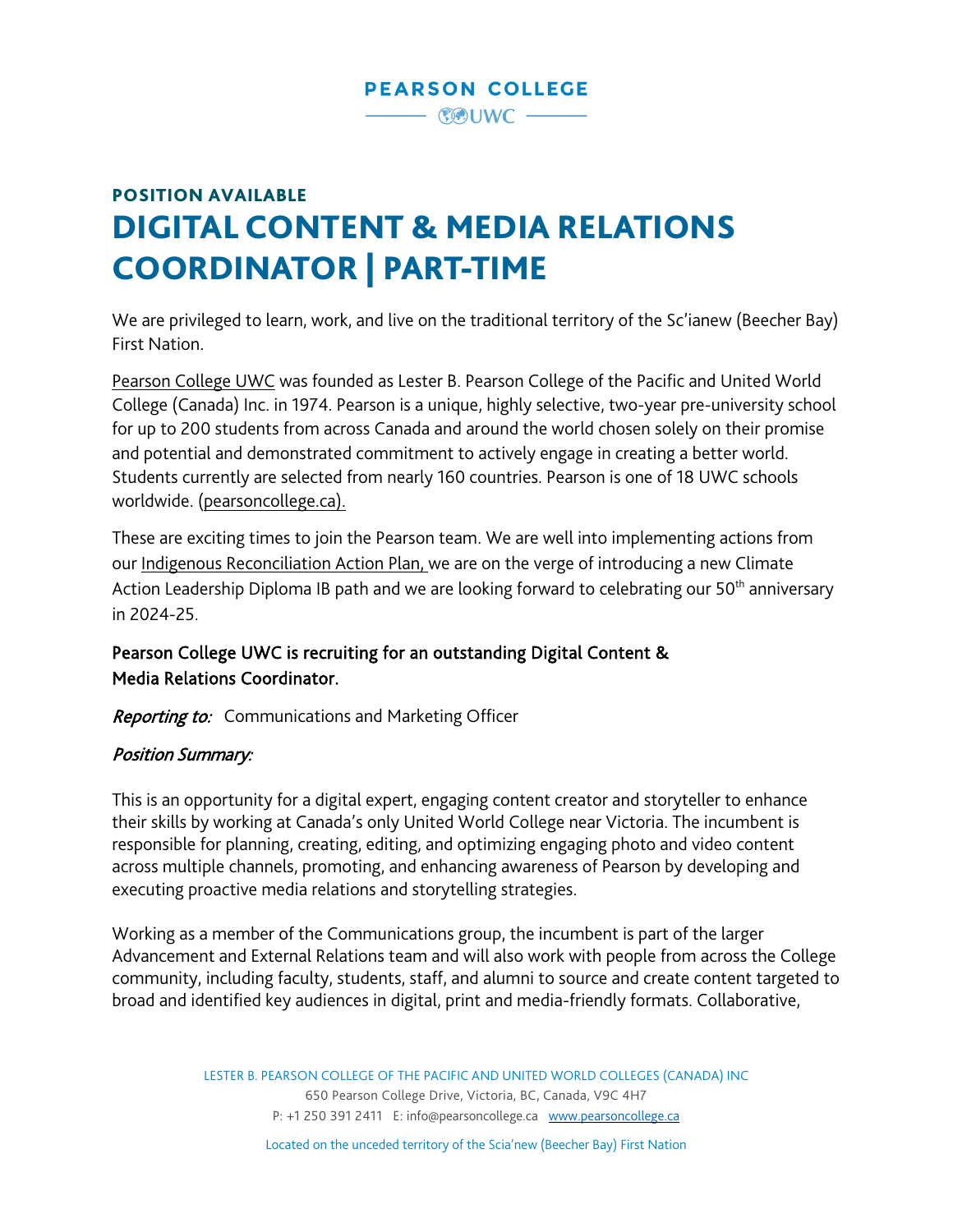# **PEARSON COLLEGE**  $\frac{1}{2}$   $\frac{1}{2}$   $\frac{1}{2}$   $\frac{1}{2}$   $\frac{1}{2}$   $\frac{1}{2}$   $\frac{1}{2}$   $\frac{1}{2}$   $\frac{1}{2}$   $\frac{1}{2}$   $\frac{1}{2}$   $\frac{1}{2}$   $\frac{1}{2}$   $\frac{1}{2}$   $\frac{1}{2}$   $\frac{1}{2}$   $\frac{1}{2}$   $\frac{1}{2}$   $\frac{1}{2}$   $\frac{1}{2}$   $\frac{1}{2}$   $\frac{1}{2}$

informed and personable, the incumbent is a quick study, adaptable, a relationship-builder and able to navigate Pearson's unique culture.

Working on campus is particularly important during the academic year (August – early June) though some offsite work is negotiable. Availability for occasional evening and weekend work is desirable.

## Duties and Responsibilities:

## Digital Content Creation and Coordination

- Create and organize content aligned with the College's brand for Pearson's social media accounts, the College's main and allied websites and other digital channels.
- Manage, grow and track Pearson's social media presence across all relevant platforms to improve engagement, inform target audiences of key events, statements, etc. associated with the College and amplify student, alumni, and other community member achievements.
- Monitor and analyze usage and platform trends to ensure engagement, stay abreast of opportunities to use developing techniques or platforms and practices and advise of developing issues.
- Using a WordPress CMS platform, create and manage engaging and user-centric copy and visual content for [www.pearsoncollege.ca](http://www.pearsoncollege.ca/) and any allied sub/microsites including: timely content creation/refreshes, working with site host on tech issues when needed, identifying key audiences and recommending website tools to enhance our engagement and impact.
- Support Communications and organizational strategic and tactical planning and contribute to the development of a content calendar.

## Photography, Videography, Livestreaming Graphic Design

- Create and edit video and still image pieces for online products and related purposes
- Provide creative design services to support [CyberImpact-based monthly newsletter,](https://app.cyberimpact.com/newsletter-view-online?ct=4r2xs86yYyJRNyVsVj8V9ABFon8mDGWlFCQeZ_1OHhcVt5ymT-D8jY4m55U7wy8ipMRRUBvIhiWNCbGnnTYOPg%7E%7E) social media posts and other projects as assigned.
- Contribute digital still photography to enhance promotional, recruitment and communications efforts, internally and externally.
- Create scripts, film, edit, produce, and distribute short videos for digital channels.
- Provide technical and operational support for photography, videography, livestreaming at college events.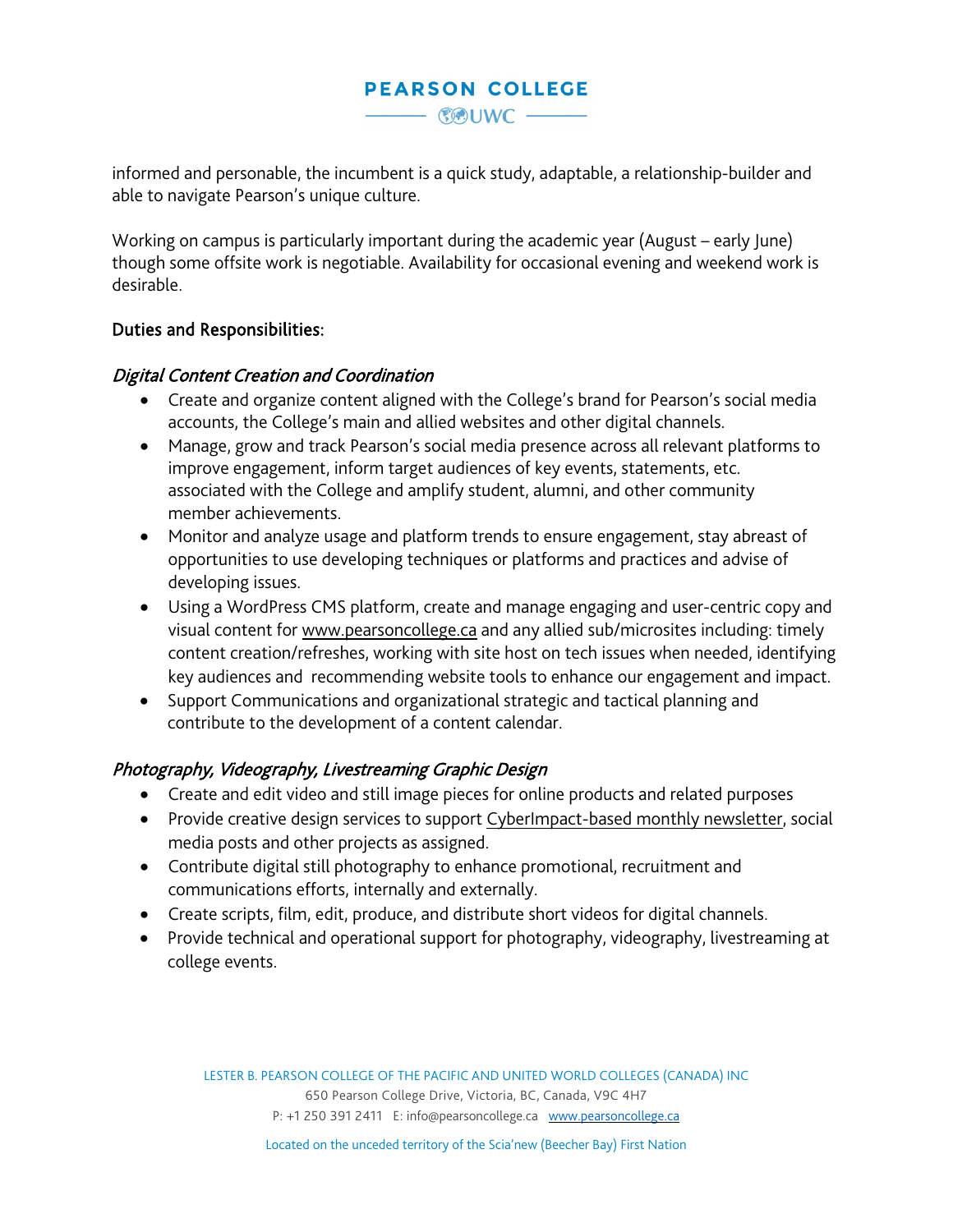# **PEARSON COLLEGE**  $\frac{1}{2}$   $\frac{1}{2}$   $\frac{1}{2}$   $\frac{1}{2}$   $\frac{1}{2}$   $\frac{1}{2}$   $\frac{1}{2}$   $\frac{1}{2}$   $\frac{1}{2}$   $\frac{1}{2}$   $\frac{1}{2}$   $\frac{1}{2}$   $\frac{1}{2}$   $\frac{1}{2}$   $\frac{1}{2}$   $\frac{1}{2}$   $\frac{1}{2}$   $\frac{1}{2}$   $\frac{1}{2}$   $\frac{1}{2}$   $\frac{1}{2}$   $\frac{1}{2}$

## Storytelling and Earned Media Relations

- Help build better awareness of the College, students, and worldwide alumni communities by Identifying opportunities to package and pitch positive or opportunistic stories, photo opportunities and experiences to digital and traditional media.
- Develop and maintain effective relationships with local/national/international and education sector media.
- Research/write and work to place earned media stories and news releases, advisories, op ed articles, photos, video clips and related material.
- Guide onsite media opportunities and events.
- Support the director is providing guidance and coaching to designated College spokespersons.
- If needed, respond quickly and accurately to reactive media queries.

## Qualifications & Requirements:

- Certificate, diploma or degree, or equivalent experience in digital communications, marketing or production or similar areas.
- Extensive familiarity and experience with all popular and emerging social media platforms. (We currently support: Facebook, Instagram, Twitter, YouTube, LinkedIn, and Flickr channels.)
- Proficiency in managing and growing effective online presence, including managing web software, and uploading.
- Demonstrated ability to use graphic design and video creation/editing programs, including Adobe Creative Suite/Photoshop and Canva.
- Experience using social media scheduling software, data analytics software, Microsoft Office suite.
- Solid understanding of content management systems (CMS) and customer relationship management (CRM) tools, HTML and design and email software.
- Excellent verbal and written communications skills; excellent relationship-building skills.
- Familiarity with digital and traditional news media and willingness to pitch to and build relationships with these and sector media.
- Technical knowledge and ability to operate equipment and software required for video and photography based digital content.
- Ability to work independently and as part of a team.
- Demonstrated time, organizational and multitasking skills.
- High level of creativity and ability to multitask, problem solve and take initiative.

650 Pearson College Drive, Victoria, BC, Canada, V9C 4H7

P: +1 <sup>250</sup> <sup>391</sup> 2411 E: [info@pearsoncollege.ca](mailto:info@pearsoncollege.ca) [www.pearsoncollege.ca](http://www.pearsoncollege.ca/)